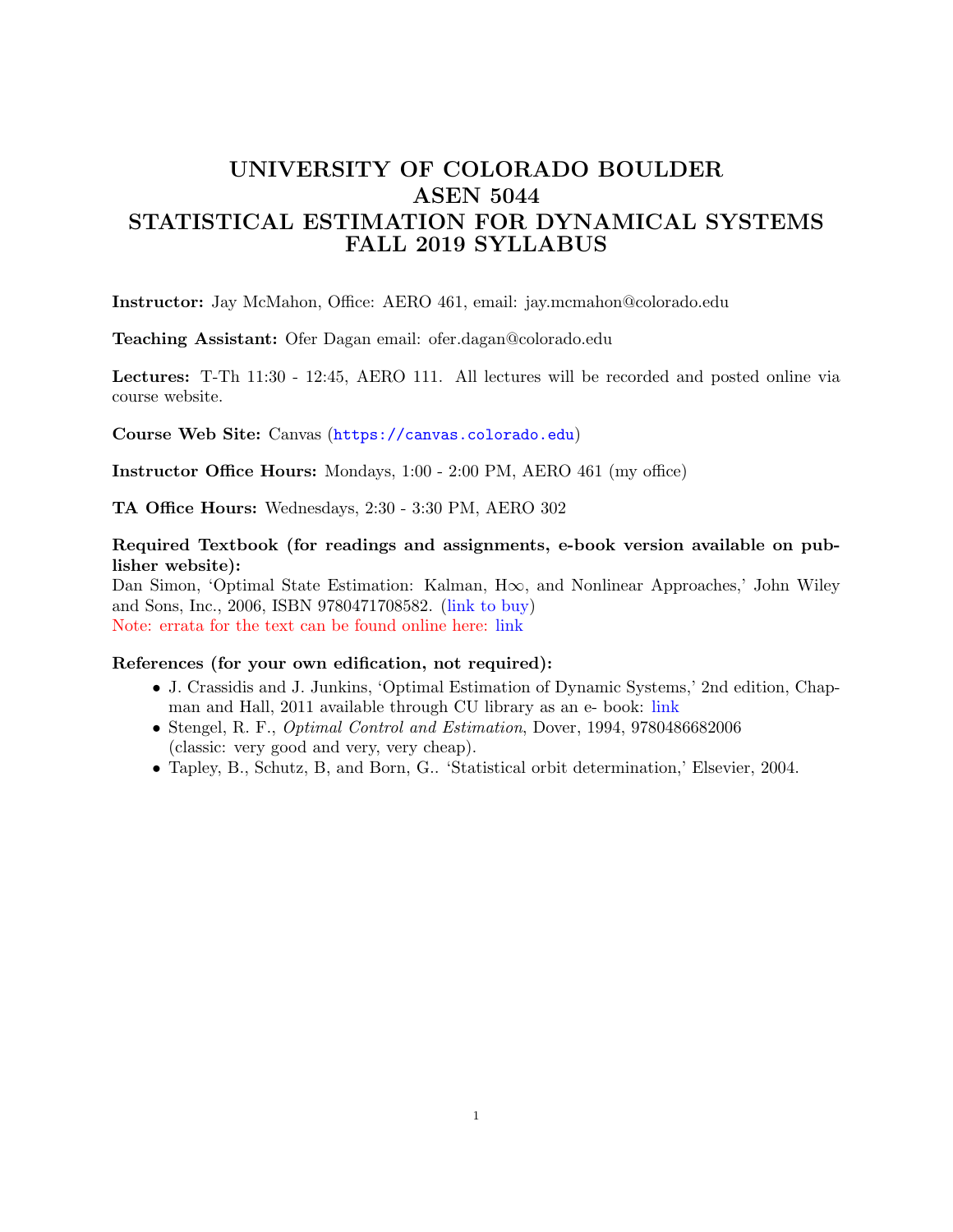## Course Details

Description: This course will introduce students to the theory and methods of state estimation for general linear and nonlinear dynamical systems, with a particular emphasis on aerospace and other engineering applications. Major topics include: review of applied probability and statistics; modeling and optimal state estimation for stochastic dynamical systems; theory and design of Kalman filters for linear systems; linearized and extended Kalman filters for non-linear systems.

Learning Objectives: Students will gain both a fundamental and practical understanding of estimation algorithms from a general dynamical systems standpoint. This will prepare them to tackle challenging estimation problems that they will eventually encounter in later courses and in their own professional/research pursuits. By the end of this course, students will:

- (1) be well-acquainted with basic theory and engineering usage of probability and statistics;
- (2) explore, explain, and apply core concepts of estimation theory, especially to problems defined by discrete time stochastic linear and nonlinear state space dynamic process and measurement models;
- (3) formulate and solve dynamic state estimation problems using Kalman filters, least-squares estimators, and other related estimation algorithms;
- (4) design, simulate, evaluate, visualize and tune estimator performance for real applications in software (e.g. Matlab, Python).

| $\text{Week}(s)$ | <b>Topic</b>                                                     | Text Chpts.            |
|------------------|------------------------------------------------------------------|------------------------|
|                  | Intro & overview                                                 |                        |
| $1-3$            | Basic linear dynamical systems theory, discrete time systems     | $1.1 - 1.7$            |
| $3-6$            | Basic probability and stochastic process theory                  | $2.1 - 2.7$            |
| $6 - 8$          | Least squares estimation, stochastic linear systems              | $3.1 - 3.7, 4.1 - 4.2$ |
| 8-11             | The Kalman filter (KF): basics, tuning, testing, generalizations | $5.1 - 5.5, 6, 7$      |
| $11 - 14$        | Nonlinear filters: Linearized KF and EKF                         | 13.1, 13.2             |
| $14 - 15$        | Advanced topics / Guest lectures                                 | $8, \cdots$            |

#### Anticipated Course Schedule:

Grading, Assignments and Exams: Course grades will be determined on the basis of homework  $(20\%)$ , midterm 1  $(25\%)$ , midterm 2  $(25\%)$ , and a final project  $(30\%)$ . Important things to note:

- Students will be encouraged to work in pairs for the final project.
- Regular homework will be assigned, collected, and *partially graded*.
- Collaboration on homework is encouraged, but students must turn in their own homework in a timely manner (see policies below). I highly recommend using the Discussion Boards on Canvas to collaborate with other students on homeworks. A new topic will be opened for each assignment.
- All exams will be take home and open-book/open-note. Students will have exactly one week to complete exams and may not collaborate with each other on exams in any way.
- Any student may opt to answer 'Advanced Questions' for extra credit on the same assignments, but extra credit will only be considered if all regular assignment questions are also completed (zero extra credit received otherwise).
- Distance learning students will **not** require an exam proctor, but will submit all assignments and exams via dropboxes on the course website.
- All assignments are to be turned in electronically via Canvas (see requirements on submission quality).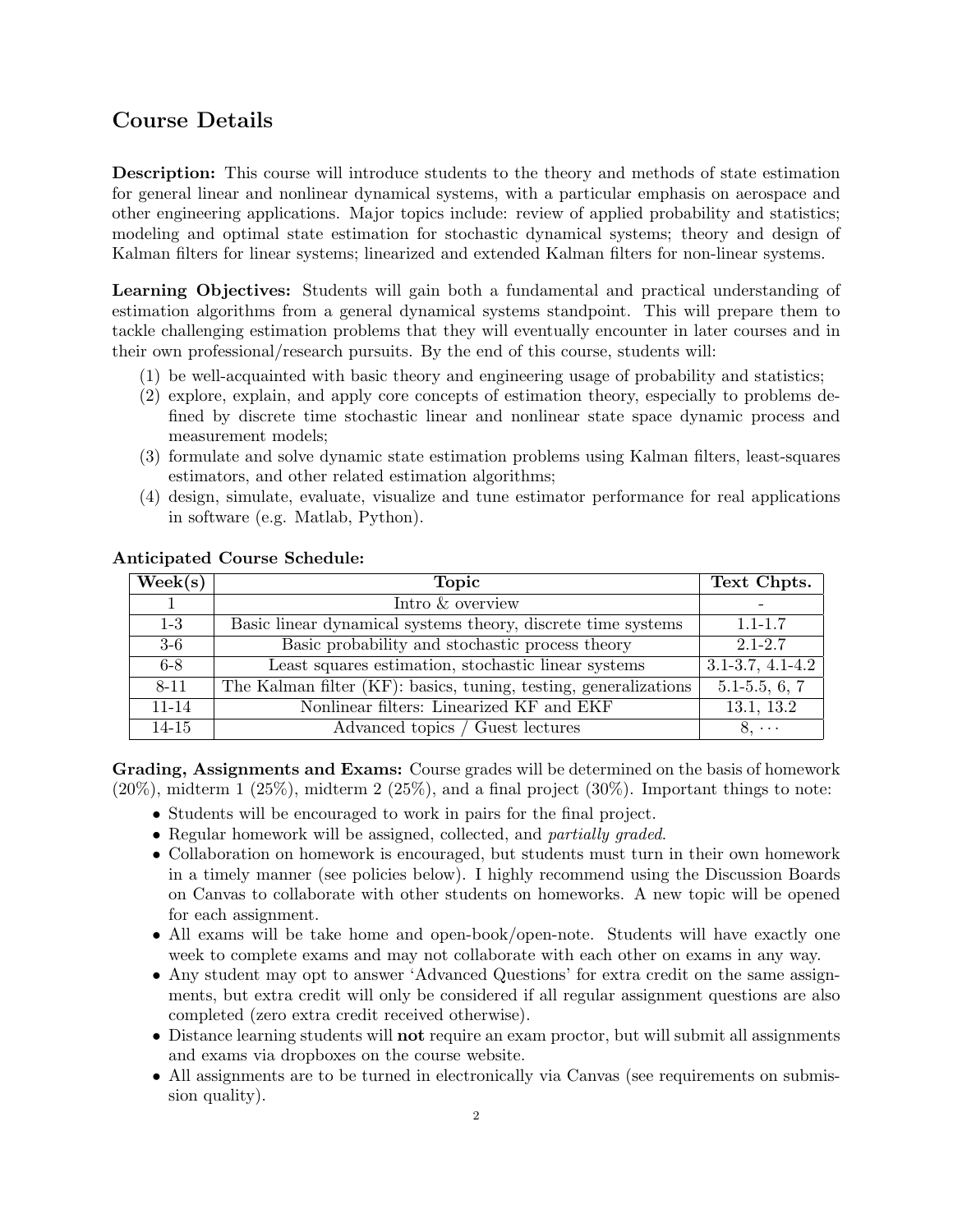Electronic assignment submission requirements: It is your responsibility to turn in legible and complete electronic submissions for homeworks, exams, and projects. If your assignment is not legible for grading, you will receive one and only one warning to resubmit your assignment. Repeat offense, or failure to comply with turning in a legible assignment after the first warning, will result in zero credit for that assignment.

Regrade policy: Requests for regrades on any assignment must be submitted to the instructor in writing via e-mail within 2 weeks of the assignment being returned to the class (no exceptions). E-mails must clearly articulate the specific reasons for the regrade request, although entire assignment will be regraded by instructor if request is granted, and thus there is no guarantee of receiving a higher grade (this includes scrutinization of time/date of original assignment submission).

Late submissions: Students are responsible for contacting and working out an alternative plan with the instructor for submitting homeworks, exams, projects, and any other assignments if these cannot be completed in time. Penalties will be applied for unpermitted late submissions and are non-negotiable after the fact:

- Homeworks lose 1 point if turned in past time deadline on due date, 1 additional point per day late thereafter, and receive a grade of 0 points for if submitted late by 7 days or more.
- Exams and projects are automatically penalized 10 points if submitted past time deadlines on due dates, and will receive a grade of 0 points thereafter if submitted after due dates.
- Late time or late date submission on any assignment (homework, exam, project, etc.) results in immediate forfeiture of any extra credit attempted for that assignment (i.e. extra credit only counts if assignment turned in on time on due dates).

These policies will be enforced for all individual and group assignments (including final project).

Rescheduling exams and homework submissions: Exams must be rescheduled with the instructor via e-mail at least 2 weeks prior. Homework, project and other assignment extensions require at least 48 hours e-mail notice to the TA and instructor. The rescheduling and extension policy will be strictly enforced, so plan ahead and manage your time well (i.e. do not wait until the last minute to start assignments).

All students must adhere to the CU Honor Code. See below under 'General Policies' for more information regarding expectations for academic integrity, and repercussions for violations thereof.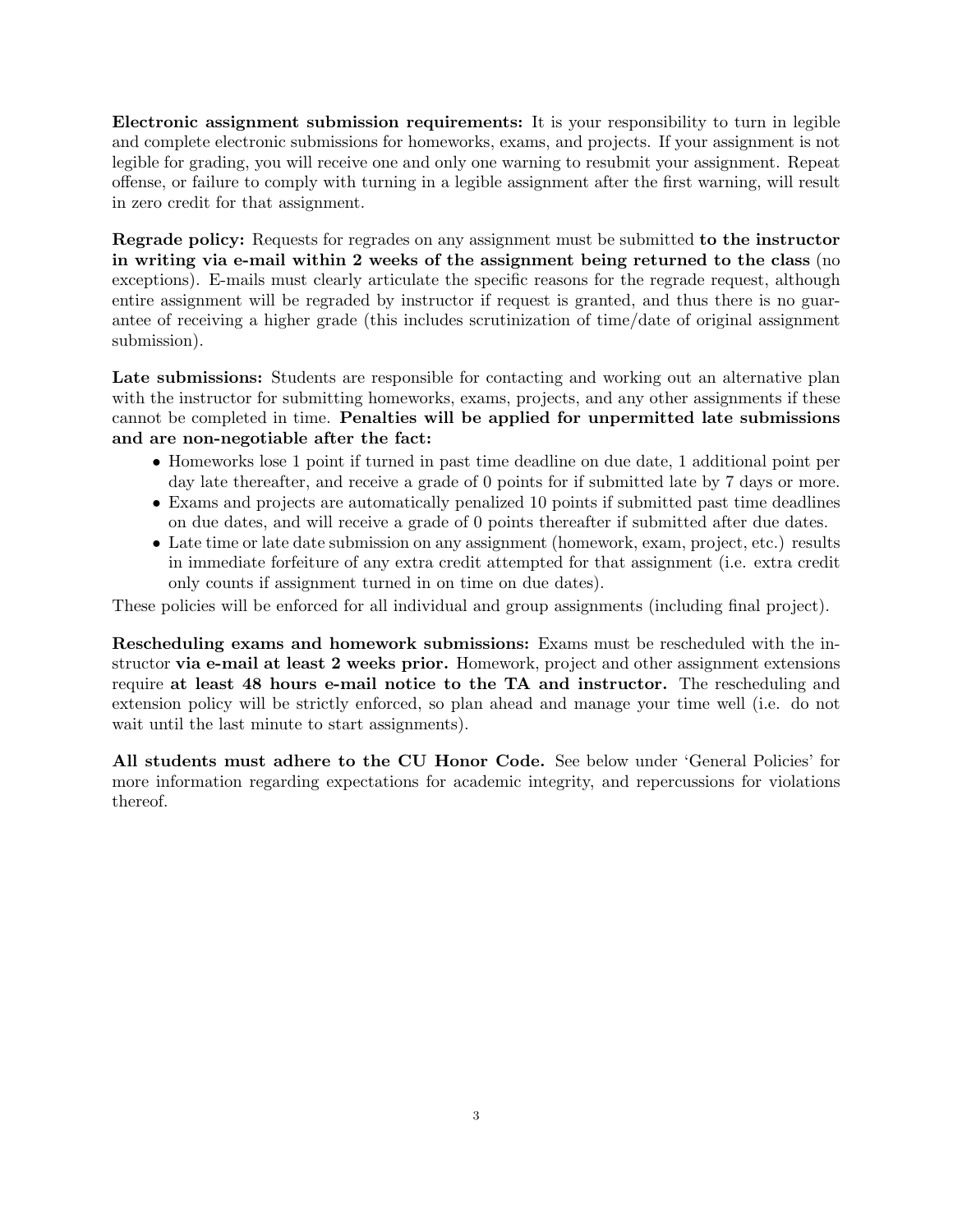# General Policies

### [Online Campus Syllabus Statements](http://click.communications.cu.edu/?qs=a2a36571444cc21d9dbed12efa6b2672996992a6df920342ea9954c72d8902c236e7beeb54eaf18995914d175474410a1708562242e9e761)

Honor Code: All students enrolled in a University of Colorado Boulder course are responsible for knowing and adhering to the Honor Code. Violations of the policy may include: plagiarism, cheating, fabrication, lying, bribery, threat, unauthorized access to academic materials, clicker fraud, submitting the same or similar work in more than one course without permission from all course instructors involved, and aiding academic dishonesty. All incidents of academic misconduct will be reported to the Honor Code (honor@colorado.edu); 303-492-5550). Students who are found responsible for violating the academic integrity policy will be subject to nonacademic sanctions from the Honor Code as well as academic sanctions from the faculty member. Additional information regarding the Honor Code academic integrity policy can be found at the [Honor Code Office website.](https://www.colorado.edu/osccr/honor-code)

Accommodations for Disabilities: If you qualify for accommodations because of a disability, please submit your accommodation letter from Disability Services to your faculty member in a timely manner so that your needs can be addressed. Disability Services determines accommodations based on documented disabilities in the academic environment. Information on requesting accommodations is located on the [Disability Services website.](http://www.colorado.edu/disabilityservices/students) Contact Disability Services at 303- 492-8671 or dsinfo@colorado.edu for further assistance. If you have a temporary medical condition or injury, see [Temporary Medical Conditions](http://www.colorado.edu/disabilityservices/students/temporary-medical-conditions) under the Students tab on the Disability Services website.

Classroom Behavior: Students and faculty each have responsibility for maintaining an appropriate learning environment. Those who fail to adhere to such behavioral standards may be subject to discipline. Professional courtesy and sensitivity are especially important with respect to individuals and topics dealing with race, color, national origin, sex, pregnancy, age, disability, creed, religion, sexual orientation, gender identity, gender expression, veteran status, political affiliation or political philosophy. Class rosters are provided to the instructor with the student's legal name. I will gladly honor your request to address you by an alternate name or gender pronoun. Please advise me of this preference early in the semester so that I may make appropriate changes to my records. For more information, see the policies on [classroom behavior](http://www.colorado.edu/policies/student-classroom-and-course-related-behavior) and the [Student Code of Conduct.](http://www.colorado.edu/osccr/)

Religious Observances: Campus policy regarding religious observances requires that faculty make every effort to deal reasonably and fairly with all students who, because of religious obligations, have conflicts with scheduled exams, assignments or required attendance. In this class, please see the regular rescheduling policy above. See [here](http://www.colorado.edu/policies/observance-religious-holidays-and-absences-classes-andor-exams) for full details.

Sexual Misconduct, Discrimination, Harassment And/Or Related Retaliation: The University of Colorado Boulder (CU Boulder) is committed to fostering a positive and welcoming learning, working, and living environment. CU Boulder will not tolerate acts of sexual misconduct intimate partner abuse (including dating or domestic violence), stalking, protected-class discrimination or harassment by members of our community. Individuals who believe they have been subject to misconduct or retaliatory actions for reporting a concern should contact the Office of Institutional Equity and Compliance (OIEC) at 303-492-2127 or cureport@colorado.edu. Information about the OIEC, university policies, [anonymous reporting,](https://cuboulder.qualtrics.com/jfe/form/SV_0PnqVK4kkIJIZnf) and the campus resources can be found on the [OIEC website.](http://www.colorado.edu/institutionalequity/)